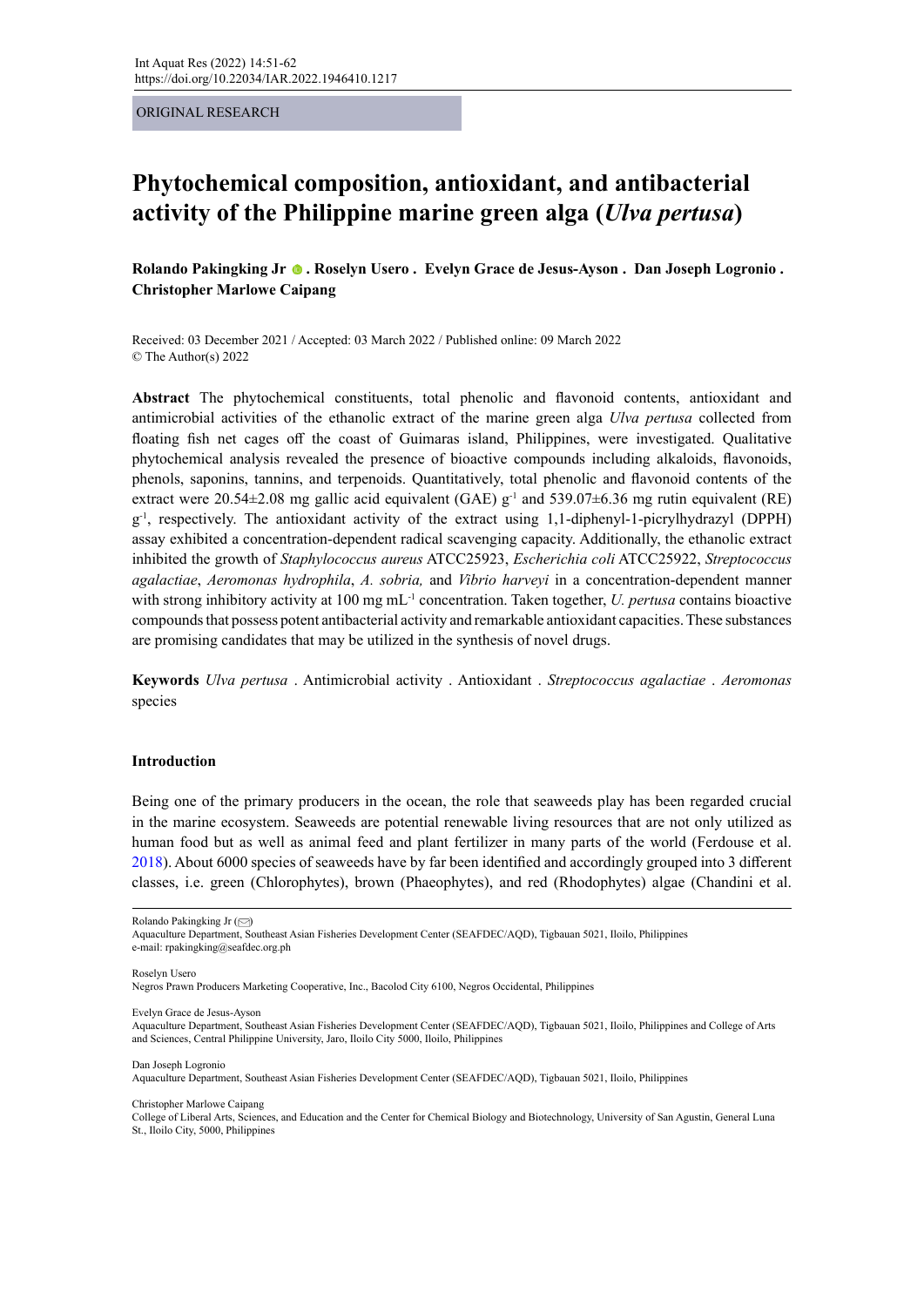2008). The global seaweed production had doubled from 14.6 million tonnes in 2005 to 30.4 million tonnes in 2015, with 29.4 million tonnes and 1.1 million tonnes generated from the aquaculture and capture sectors, respectively (Ferdouse et al. 2018). There has been a growing interest with regard to mass propagation of seaweeds because majority of the maricultured seaweeds have been found to possess medicinal activities (Pérez et al. 2016). Several bioactive substances isolated from green, brown, and red marine seaweeds including among others, polysaccharides, proteins, fatty acids, phenolics, and terpenes are important as they have been documented to have significant antibacterial, antiviral, anticancer, anti-inflammatory, and anti-oxidative properties (Devi et al. 2008; Satpati and Pal 2011; Pérez et al. 2016; Thanigaivel et al. 2016; Li et al. 2018b).

Microorganisms have developed novel strategies to evade the action of antibiotics, leading to the emergence of multiple drug-resistant bacterial strains. As fish inevitably becomes susceptible to various bacterial infectious diseases particularly when reared in high stocking densities, occurrence of unwarranted bacterial disease outbreaks has been recognized as one of the major contributors responsible for elevated mortality rates, reduced productivity efficiency, and resultant high economic losses to the fish farmers. The application of antibiotics to treat bacterial infections has by far been intensively practiced by fish farmers as mitigating measure aimed at controlling if not eradicating the disease. However, over the past several years, the indiscriminate use of antibiotics has unfortunately led to the emergence of drug-resistant bacteria. For example, emergence of multiple drug-resistant bacterial strains implicated in diseases of various pondcultured fish species like tilapias and milkfish has been reported in *Streptococcus iniae, S. agalactiae, Aeromonas hydrophila, A. sobria, A. salmonicida, Edwardsiella tarda, E. ictaluri, Vibrio harveyi,* and *V. anguillarum* among others (Martinez et al. 2009; Cabello et al. 2013; Lo et al. 2014). It should be noted that these fish bacterial pathogens have been implicated in human diseases (food-borne or zoonotic) thereby making the aquaculture products as potential risk to the consumers (Cabello et al. 2013). Decreased efficacy and resistance of bacterial fish pathogens to commonly used antibiotics necessitates the development of new alternatives.

In recent years, seaweed extracts have been widely utilized for the prevention of bacterial and viral diseases in aquatic animals (Bansemir et al. 2006; Li et al. 2018a). In particular, seaweed extracts have been found to exhibit marked antibacterial activity against fish pathogenic bacteria (Bansemir et al. 2006; Cavallo et al. 2013; Thanigaivel et al. 2016). The green alga, *Ulva pertussa*, a light green seaweed typically composed of foliaceus blade with papery thin undulating margin, is a fast-growing seaweed that is typically opportunistic for space and nutrient uptake (Hurtado et al. 2006). *Ulva* is commonly found in the intertidal zones and labeled as nuisance species as they could over proliferate producing blooms or 'green tide' (Largo et al. 2004). Nevertheless, *Ulva* is not grown commercially outside Asia because there is no market for it (Bolton et al. 2009). However, it should be noted that *U. pertusa* is abundant in vitamins, trace elements, dietary fibers, and nutritiously low in calorie (Benjama and Payap 2011). Additionally, various bioactive compounds extracted from *U. pertusa* have been reported to have potent antibacterial (Choi et al. 2014), antiviral (Sun et al. 2018), and antioxidant (Choi et al. 2011) properties. For example, the sulfated polysaccharide extracted from *U. pertusa* has been shown to have powerful antioxidant activities, including scavenging ability of the superoxide and hydroxyl radicals, chelating ability of iron ion, and reducing power (Qi et al. 2005). While various studies delving on antioxidant, antibacterial, and antiviral properties of the different classes of seaweeds and concomitantly their wide application in food, pharmaceutical, and aquaculture industry have been comprehensively conducted in some seaweed-producing countries around the world, many types of wild and cultured seaweeds, particularly the green seaweed *U. pertusa*, in the Philippines have by far been unexplored. It is in this light that the current study was conducted to evaluate the phytochemical composition, antioxidant, and antibacterial activity of the ethanolic extract of the green alga (*U. pertusa*) collected from the floating net cages used to rear pompano (*Trachinotus blochii*) in Igang Marine Station (IMS), Aquaculture Department of the Southeast Asian Fisheries Development Center (SEAFDEC/AQD) located in Guimaras island, Philippines. Resolute results generated from this study would plausibly strengthen the potentiality of *U. pertusa* extract as a novel and cost-effective antioxidant and antibacterial agent against pathogenic bacteria, particularly those involved in zoonosis, and undoubtedly, would be a substantial springboard that could spur further investigations on the isolation, purification, and identification of some of its yet unidentified bioactive compounds.

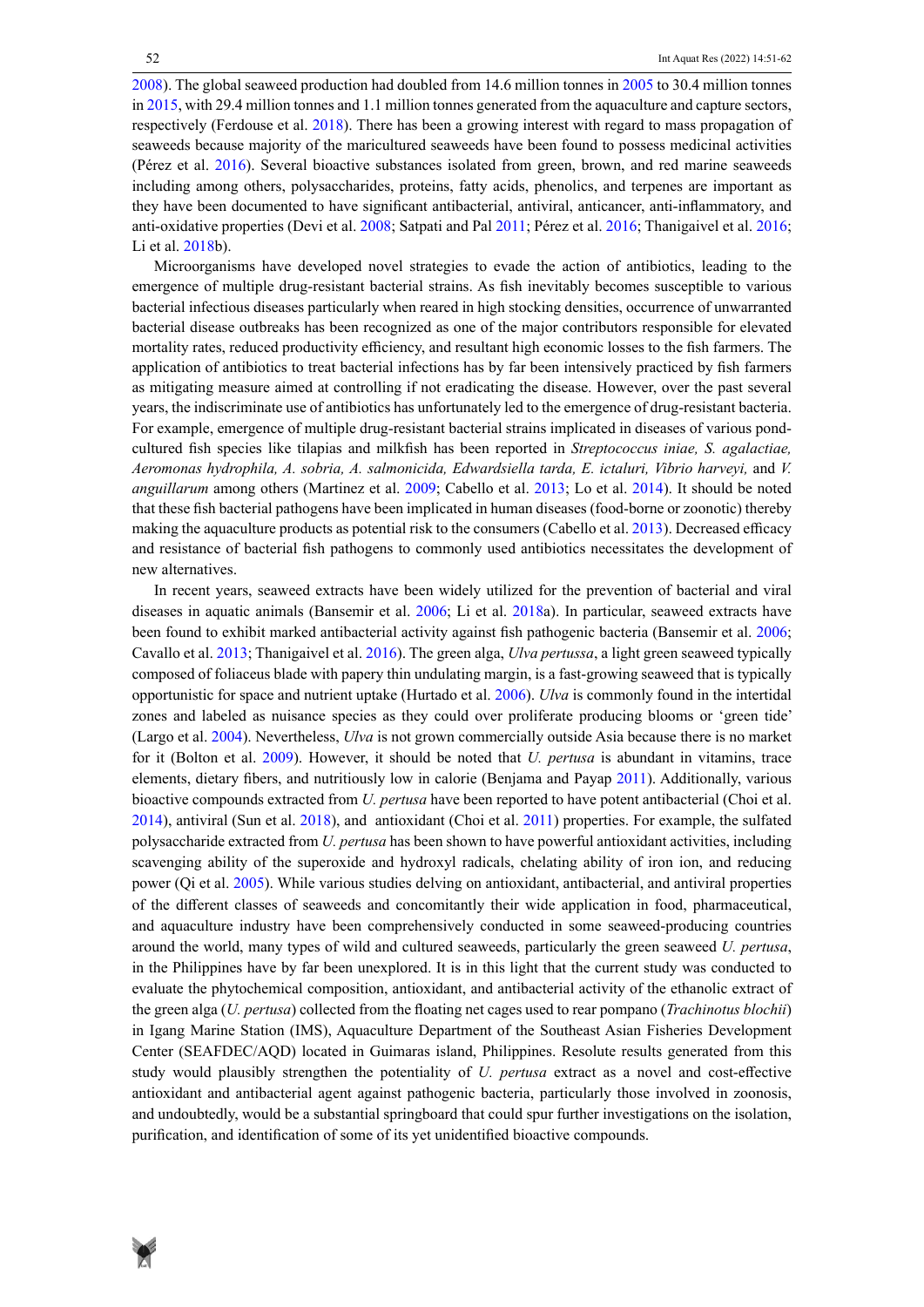## **Materials and methods**

#### Chemicals used

2,2-Diphenyl-1-picrylhydrazyly (DPPH), ascorbic acid, gallic acid, sodium carbonate (Na<sub>2</sub>CO<sub>3</sub>), aluminum chloride (AlCl<sub>3</sub>), and rutin were purchased from Sigma Aldrich (Philippines). Folin-Ciocalteu's phenol reagent and hydrogen peroxide, methanol, and dimethylsulfoxide (DMSO) were purchased from Merck (Philippines). All other solvents and chemicals used were of analytical grade.

# Seaweed material

The green seaweed (*U. pertusa*) growing on the nets of grow-out floating cages used to rear pompano (*T. blochii*) broodstocks in SEAFDEC/AQD's Igang Marine Station (IMS), were collected in April and May wherein the ambient daytime water temperature ranged from 29-32 ºC. The collected seaweed samples used in the different experiments were authenticated by SEAFDEC/AQD's seaweed expert. The seaweed samples collected were thoroughly washed with sterile seawater followed by sterile distilled water. The washed samples were then stored in sterile plastic bags and transported in an iced condition to SEAFDEC/AQD's Fish Health Laboratory in Tigbauan, Iloilo within 1 hour after sampling. The seaweed samples were shade dried (38 $\pm$ 2 °C) in a drier for about 24 to 36 h, cut into small pieces and powdered using a mixer grinder. The powdered samples were collected in sterile amber bottles and stored at –20ºC until used.

## Preparation of *U. pertusa* extract

The powdered seaweed was extracted with ethanol following a modified method adapted from (Li et al. 2018a). Briefly, 150 g of the powdered dried seaweed was soaked in 450 ml of 80% ethanol and allowed to stand at room temperature (28ºC) for 72 hours. The mixture was shaken at regular intervals during the course of the experiment. The extract was then filtered with sterile Whatman filter paper No. 1 (320 mm, 11 µm). The extraction procedure was repeated once more for another 72 hours, after which the two filtrates were combined and concentrated under reduced pressure at 45ºC using a rotary evaporator. The dried extracts were stored at –20ºC until needed for various analysis.

## Phytochemical screening

The ethanolic extract of *U. pertusa* was subjected to various tests to detect the presence of phytochemical compounds following standard procedures as described by Harborne (1998) and Evans (2009). The qualitative detection of alkaloids present in *U. pertusa* ethanolic extract was carried out using Mayer's and Wagner's test. Additionally, the presence flavonoids (Shinoda test), glycosides (Keller-Killiani test), phenols and tannins (ferric chloride test), saponin (foam test), and terpenoids (Salkowski test), were likewise qualitatively examined.

## Total phenolic content

The total soluble phenolic compounds in the *U. pertusa* extract were estimated with Folin-Ciocalteu reagent using gallic acid as standard following the method of Singleton et al. (1999) as described by Stankovic et al. (2011). The ethanolic solution of the extract in the concentration of  $1mg$  mL<sup>-1</sup> was used in the analysis. Briefly, 0.5 mL of the ethanolic extract was mixed with 2.5 mL of Folin-Ciocalteu reagent (previously diluted 10-fold with distilled water) and 2 mL of 7.5% NaHCO<sub>3</sub>. The reaction mixture was mixed thoroughly and allowed to stand for 45 min at 45°C after which, the absorbance was measured at 765 nm versus blank sample using a spectrophotometer (Shimadzu, Japan). Samples were prepared in triplicate for each analysis and the mean value of the absorbance was accordingly obtained. The total phenolic content was determined using a standard curve with gallic acid and the result was expressed as mg gallic acid equivalent per gram  $(mg GAE g^{-1})$  of extract.

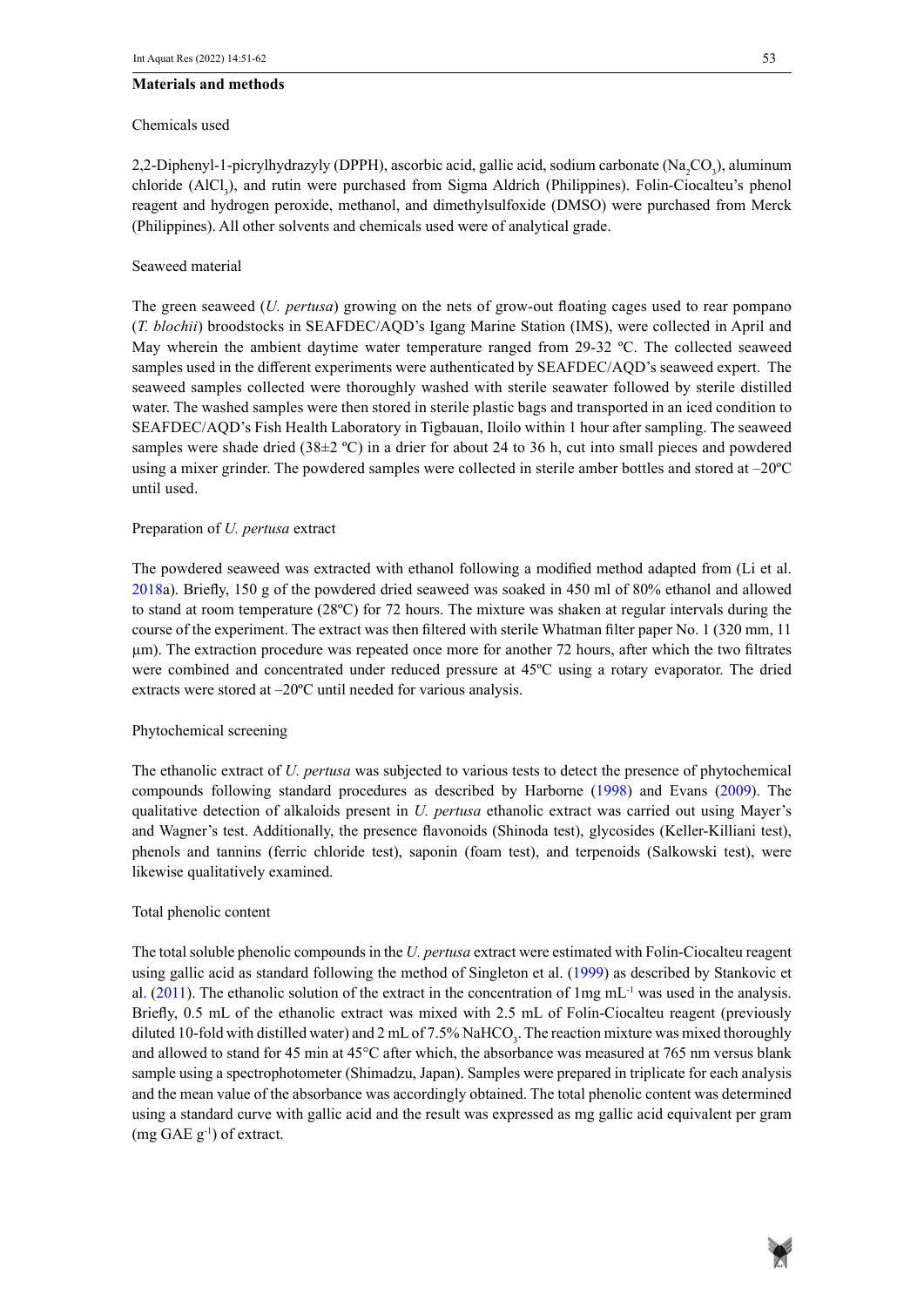## Total flavonoid content

The total flavonoid content of *U. pertusa* extract was determined spectrophotometrically following a standard method (Quettier-Deleu et al. 2000). Briefly, 1 mL of 2% AlCl<sub>3</sub> reagent was mixed with the same volume of the *U. pertusa* ethanolic extract (1 mg mL<sup>-1</sup>). After allowing the mixture to be incubated for 1 hour at room temperature (28ºC), absorption readings at 415 nm were recorded against a blank (ethanol) sample. The samples were prepared in triplicate for each analysis and the mean value of the absorbance was generated. The total flavonoid content was determined using a standard curve with rutin and the result was expressed as mg rutin equivalent per gram (mg  $RE$  g<sup>-1</sup>) of extract.

# DPPH radical scavenging activity

The ability of *U. pertusa* extract to scavenge 1,1-diphenyl-1-picrylhydrazyl (DPPH) free radicals was performed following the method described by Cho et al. (2010) with slight modifications. Briefly, the stock solution of extracts was prepared in ethanol to obtain concentrations of 3.0, 2.5, 2.0, 1.0, 1.50, 0.75, 0.50, and 0.25 mg mL<sup>-1</sup>. One hundred microliter of each diluted solution was mixed with 100  $\mu$ L of 0.1 mM DPPH prepared with ethanol. The solution was then incubated in the dark at room temperature (28ºC) for 30 minutes, after which the absorbance was measured at 515 nm using a microplate reader. Ethanol was used as blank while 100 µL ethanol mixed with 100 µL DPPH served as control. Additionally, ascorbic acid (20 µg mL<sup>-1</sup>) (Vitamin C) standard was used as positive reference (Cho et al. 2010). The percentage of scavenged DPPH was calculated using the following equation:

DPPH Scavenging activity (%) =  $([A_{Con} - A_{Test}] / A_{con}) \times 100$ 

Where  $A_{Con}$  is the absorbance of the control and  $A_{Test}$  is the absorbance of the sample. The half-maximal inhibitory concentration  $(IC_{50})$  was calculated by linear regression analysis and expressed as mean of three determinations.

Antibacterial assay

# Bacterial strains

*Streptococcus agalactiae* isolated from the kidney (isolate code: TKG510208) and spleen (TMD10206) of tilapia with streptococcal infection (Pakingking unpublished study), *Aeromonas hydrophila* isolated from the gills (TI201301) (Pakingking et al. 2020) and kidney (P1261308) (Albances 2015) of tilapia (*Oreochromis niloticus*) with aeromonad septicemia, *A. sobria* (TI2013025) isolated from the gills of *O. niloticus* (Pakingking et al. 2020), and *Vibrio harveyi* (TbE090) isolated from diseased pompano (*T. blochii*) (Pakingking et al. 2018) were used in the antibacterial assay. Additionally, *Staphylococcus aureus* ATCC25923 (gram-positive) and *Escherichia coli* ATCC25922 (gram-negative) were used as reference strains. All microorganisms used in the assay were maintained in trypticase soy broth (TSB; Merck) supplemented with 15% glycerol at –80ºC.

## Antibacterial screening

The antibacterial activity of the seaweed extract was examined using the modified agar well diffusion method of Perez et al. (1990) as described by Mattana et al. (2010). Briefly, the seaweed extract was dissolved in  $3\%$  DMSO to obtain an initial concentration of 1000 mg mL<sup>-1</sup> and sterilized by filtration through 0.45  $\mu$ m membrane filter (Millipore). All tests were conducted in triplicate using different concentrations of the seaweed extracts diluted in 3% DMSO. Amoxicillin  $(0.02 \text{ mg} \text{ mL}^{-1})$  was used as the standard antimicrobial agent.

## Agar well diffusion method

Agar cultures of the bacteria used in the antibacterial assay were prepared as described by Pakingking

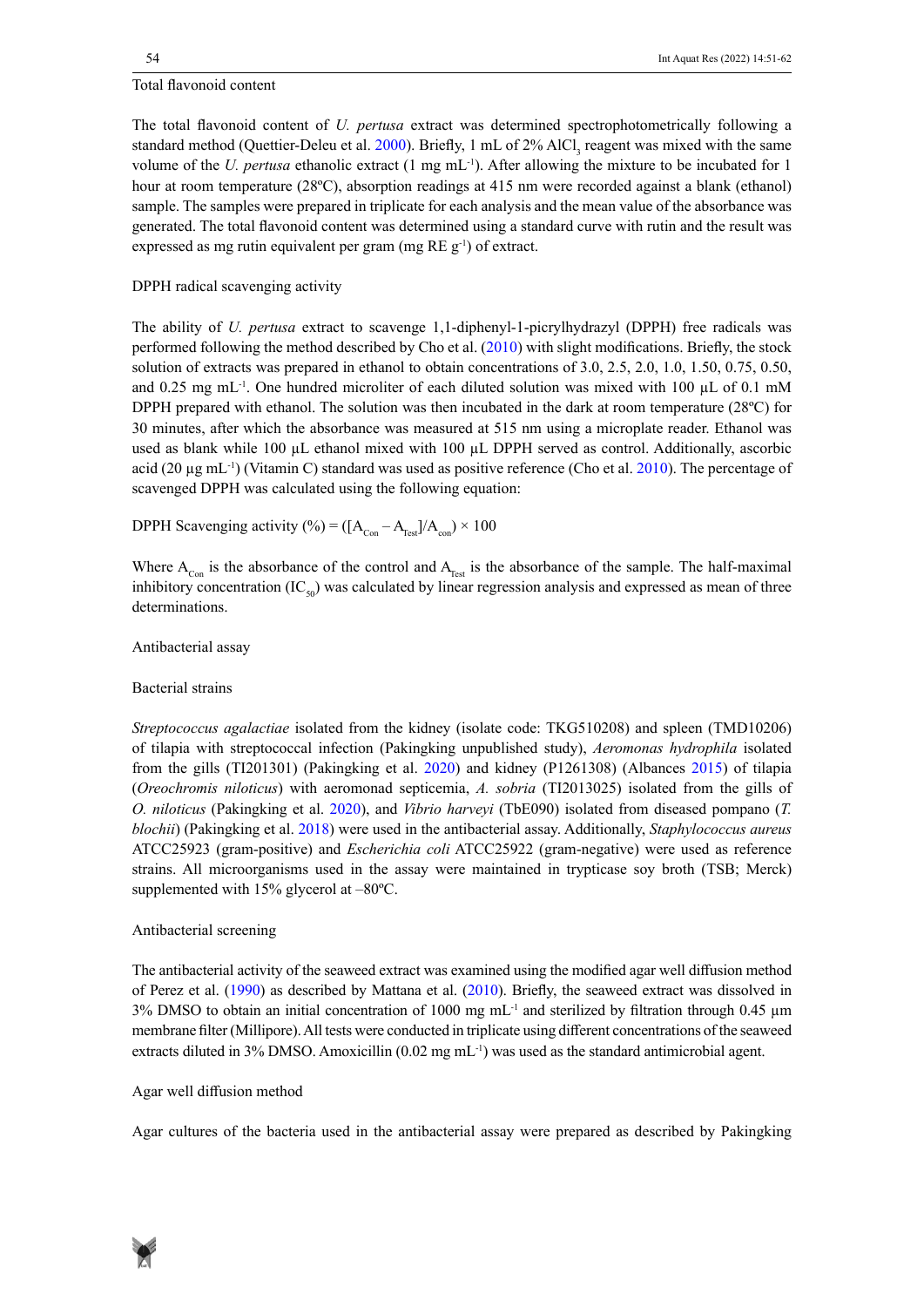#### **Table 1** Qualitative phytochemical screening of the *Ulva pertusa* ethanolic extract

| Phytochemical compound | Test                      |           | Result    |           |  |  |
|------------------------|---------------------------|-----------|-----------|-----------|--|--|
|                        |                           | Aliquot 1 | Aliquot 2 | Aliquot 3 |  |  |
| Alkaloids              | Mayer's and Wagner's test | $^{+}$    |           | $^{+}$    |  |  |
| Flavonoids             | Shinoda test              | $\pm$     |           | $^{+}$    |  |  |
| Glycosides             | Keller-Killiani test      |           |           |           |  |  |
| Phenols                | Ferric chloride test      | ÷         | +         | $^{+}$    |  |  |
| Saponin                | Foam test                 | $^{+}$    | ÷         | $^{+}$    |  |  |
| Tannins                | Ferric chloride test      | $\pm$     |           | $^{+}$    |  |  |
| Terpenoids             | Salkowski test            |           | +         | $^{+}$    |  |  |

 $(+)$  = present;  $(-)$  = absent

et al. (2015). Briefly, the bacterial isolates were inoculated in TSB and incubated for 18-24 h at 35ºC. The concentration of the cultures was standardized by matching the turbidity with 0.5 McFarland standard using sterile normal saline solution (NSS) to obtain approximately  $1 \times 10^8$  colony forming units per mL (CFU mL<sup>-1</sup>). The prepared bacterial suspensions were then swabbed on the surface of Mueller-Hinton agar (MHA; Merck) plates, i.e. 25 mL of solidified MHA per plate, and subsequently punched with 7 mm diameter wells at appropriate distances apart using sterile cork borer. Each well was filled with  $100 \mu L$  of the seaweed extract with varying concentrations ranging from  $3.125$  to  $100$  mg mL<sup>-1</sup> (Table 3). Concomitantly, wells filled with 100 µL of amoxicillin (0.02 mg mL-1) and 3% DMSO served as positive and negative controls, respectively. Plates were incubated at 35ºC for 24 h. After incubation, the plates were retrieved and the zones of growth inhibition surrounding the wells were recorded. Clear zones around the wells indicated the presence of antibacterial activity. All experiments were conducted in triplicate and one-way ANOVA was employed to compare the mean values of each treatment. Significant differences among the bacterial isolates tested per treatment or concentration of *U. pertusa* extract were compared by Duncan test ( $P < 0.05$ ).

#### **Results**

#### Yield of *U. pertusa* extract

The quantity of the crude *U. pertusa* ethanolic extract obtained in the current study was 20.5±0.7 g which is equivalent to a yield of  $13.7\pm0.3$  %. This result comparatively concurs with the previous report of Li et al. (2018a) wherein these authors obtained a yield of approximately 12.9% from a 30 g powdered *U*. pertusa using 85% ethanol as extractant.

#### Phytochemical screening

As shown in Table 1, qualitative phytochemical analysis of the different aliquots of the crude *U. pertusa*  ethanolic extract revealed the presence of different bioactive compounds including alkaloids, flavonoids, phenols, saponins, tannins, and terpenoids. However, all the representative aliquots examined were negative for the detection of glycosides.

#### Total phenolic content

As shown in Table 2, the total phenolic compounds quantified in the three aliquots of *U. pertusa* ethanolic extract ranged from 19.33 $\pm$ 0.29 to 22.95 $\pm$ 0.40 mg GAE g<sup>-1</sup> with a mean of 20.54 $\pm$ 2.08 mg GAE g<sup>-1</sup>.

# Total flavonoid content

The total flavonoid content of the crude *U. pertusa* ethanolic extract was determined with reference to the standard rutin and expressed as its equivalent (mg RE g<sup>-1</sup>). The total flavonoids present in the three aliquots of *U. pertusa* ethanolic extract examined ranged from 533.69±23.03 to 546.09±6.83 mg RE g-1 with a mean

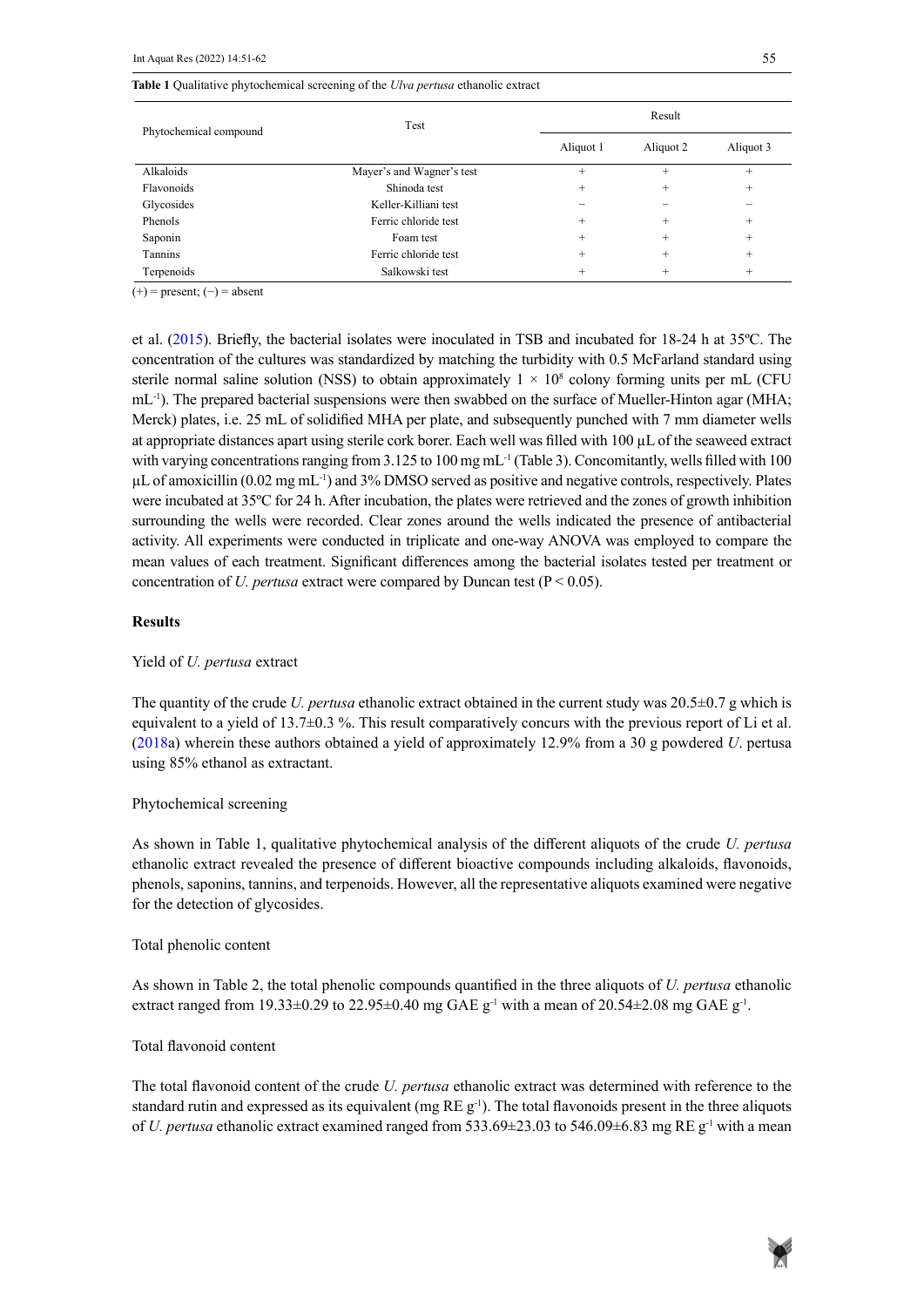**Table 2** Total phenolic and flavonoid contents of the *U. pertusa* ethanolic extract

|                                                       | Result             |                  |                    |                  |  |
|-------------------------------------------------------|--------------------|------------------|--------------------|------------------|--|
| Test                                                  | Aliquot 1          | Aliquot 2        | Aliquot 3          | Mean             |  |
| Total phenolics content                               | $22.95 \pm 0.40$   | $19.35 \pm 1.72$ | $19.33 + 0.29$     | $20.54 \pm 2.08$ |  |
| (mg gallic acid equivalent [GAE] $g^{-1}$ of extract) |                    |                  |                    |                  |  |
| Total flavonoids content                              | $533.69 \pm 23.03$ | $546.09\pm 6.83$ | $537.42 \pm 24.81$ | $539.07\pm 6.36$ |  |
| (mg rutin equivalent [RE] $g^{-1}$ of extract)        |                    |                  |                    |                  |  |

Data are presented as  $Mean \pm SD$ 

Table 3 Antimicrobial activity of the *U. pertusa* ethanolic extract against selected bacterial fish pathogens

|                                                | Inhibition Zone (mm $\pm SD$ )         |                          |                                  |                                 |                                 |                                   |                               |                             |
|------------------------------------------------|----------------------------------------|--------------------------|----------------------------------|---------------------------------|---------------------------------|-----------------------------------|-------------------------------|-----------------------------|
| Microorganism                                  | Amoxicillin $0.02$ mg mL <sup>-1</sup> | <b>DMSO</b>              | $100 \text{ mg} \text{ mL}^{-1}$ | $50 \text{ mg} \text{ mL}^{-1}$ | $25 \text{ mg} \text{ mL}^{-1}$ | $12.5 \text{ mg} \text{ mL}^{-1}$ | $6.25$ mg mL <sup>-1</sup>    | $3.125$ mg mL <sup>-1</sup> |
|                                                |                                        |                          |                                  |                                 |                                 |                                   |                               |                             |
| Gram positive                                  |                                        |                          |                                  |                                 |                                 |                                   |                               |                             |
| Staphylococcus aureus<br>ATCC25923             | $29.67 \pm 0.58$                       | -                        | $30.67 \pm 0.58$ <sup>a</sup>    | $26.67 \pm 0.58$ <sup>a</sup>   | $24.00 \pm 00^a$                | $19.33 \pm 0.58$ <sup>a</sup>     | $10.67 \pm 0.58$ <sup>a</sup> |                             |
| Streptococcus agalactiae<br>TKG510208          | $21.67\pm0.58$                         | $\overline{\phantom{0}}$ | $17.67 \pm 0.58$ <sup>c</sup>    | $13.17 \pm 0.29^{\rm b}$        | $10.33 \pm 0.58^{\rm b}$        | $8.00 \pm 0.00^{\rm b}$           |                               |                             |
| Streptococcus agalactiae<br>TMD10206           | $21.33 \pm 0.58$                       | $\overline{\phantom{0}}$ | $18.17 \pm 0.29$ bc              | $12.83 \pm 0.29^b$              | $9.83 \pm 0.29^b$               | $8.00 \pm 0.00^b$                 |                               |                             |
| Gram negative<br>Escherichia coli<br>ATCC25922 | $11.33 \pm 0.58$                       | $\overline{\phantom{0}}$ | $14.67 \pm 0.58$ <sup>d</sup>    | $9.50 \pm 0.50$ <sup>c</sup>    |                                 |                                   |                               |                             |
| Aeromonas hydrophila<br>TI201301               |                                        | -                        | $19.33 \pm 0.58^{\rm b}$         | $10.00 \pm 0.00$ <sup>c</sup>   | -                               |                                   |                               |                             |
| Aeromonas hydrophila<br>P1261308               |                                        | $\overline{\phantom{0}}$ | $20.00 \pm 0.00^{\rm b}$         | $10.00 \pm 0.00$ <sup>c</sup>   |                                 |                                   |                               |                             |
| Aeromonas sobria<br>TI2013025                  |                                        | -                        | $17.67 \pm 0.58$ <sup>c</sup>    | $10.33 \pm 0.58$ <sup>c</sup>   |                                 |                                   |                               |                             |
| Vibrio harvevi<br><b>TbE0901</b>               |                                        |                          | $9.00 \pm 0.00$ <sup>e</sup>     |                                 |                                 |                                   |                               |                             |

cantly different as determined by Duncan test ( $P < 0.05$ ) (-) no zone of inhibition. Data are presented as Mean  $\pm$  SD. Values with different superscripts a, b, c, d, e within each column are signifi-

#### of 539.07±6.36 mg RE g-1 (Table 2).

#### DPPH radical scavenging activity

The DPPH radical scavenging activity of the *U. pertusa* ethanolic extract is shown in Fig. 1. The *U. pertusa*  ethanolic extract exhibited a concentration-dependent DPPH radical scavenging capacities from 0.25 to 3 mg mL<sup>-1</sup>, such that the scavenging activities recorded correspondingly increased from 17±0.2 to 80±0.4 %, respectively. Accordingly, the computed IC<sub>50</sub> of the *U. pertusa* ethanolic extract was  $1.53\pm0.012$  mg mL<sup>-1</sup>. The scavenging activity of the *U. pertusa* extract was comparable to the scavenging capacity of our positive control (ascorbic acid).

## Antibacterial activity

To better elucidate the antibacterial activity of the *U. pertusa* ethanolic extract*,* the agar well diffusion method was employed. All of the 3% DMSO control wells did not produce any zones of inhibition on any of the bacterial strains examined, while the antibiotic control wells produced zones of inhibition of 29.67±0.58 for *S. aureus* ATCC25923. As shown in Fig. 2 and Table 3, the *U. pertusa* ethanolic extract possesses potent antibacterial activity against *S. aureus* ATCC25923 as supported by a marked inhibition zone of 30.67±0.58 mm produced after a 24h exposure to 100 mg  $mL^{-1}$  of the extract. Concomitantly, a decreasing trend parallel to the decreasing concentrations of the extract was evidently noted such that at  $6.25 \text{ mg mL}$ <sup>1</sup>, the zone of inhibition that was produced was only  $10.67 \pm 0.58$  mm. Notably, the extract exhibited antimicrobial activity against *E. coli*, *A. hydrophila* and *A. sobria*. The antibacterial activity induced by the extract at 100 mg mL-1 against *S. agalactiae* and *Aeromonas* spp. was not significantly different (P <0.05) whereas, a markedly lower activity against *V. harveyi* was noted (Table 3).

## **Discussion**

Concordant to the previous phytochemical studies on green seaweed extracts (Cho et al. 2010; Wang et al.

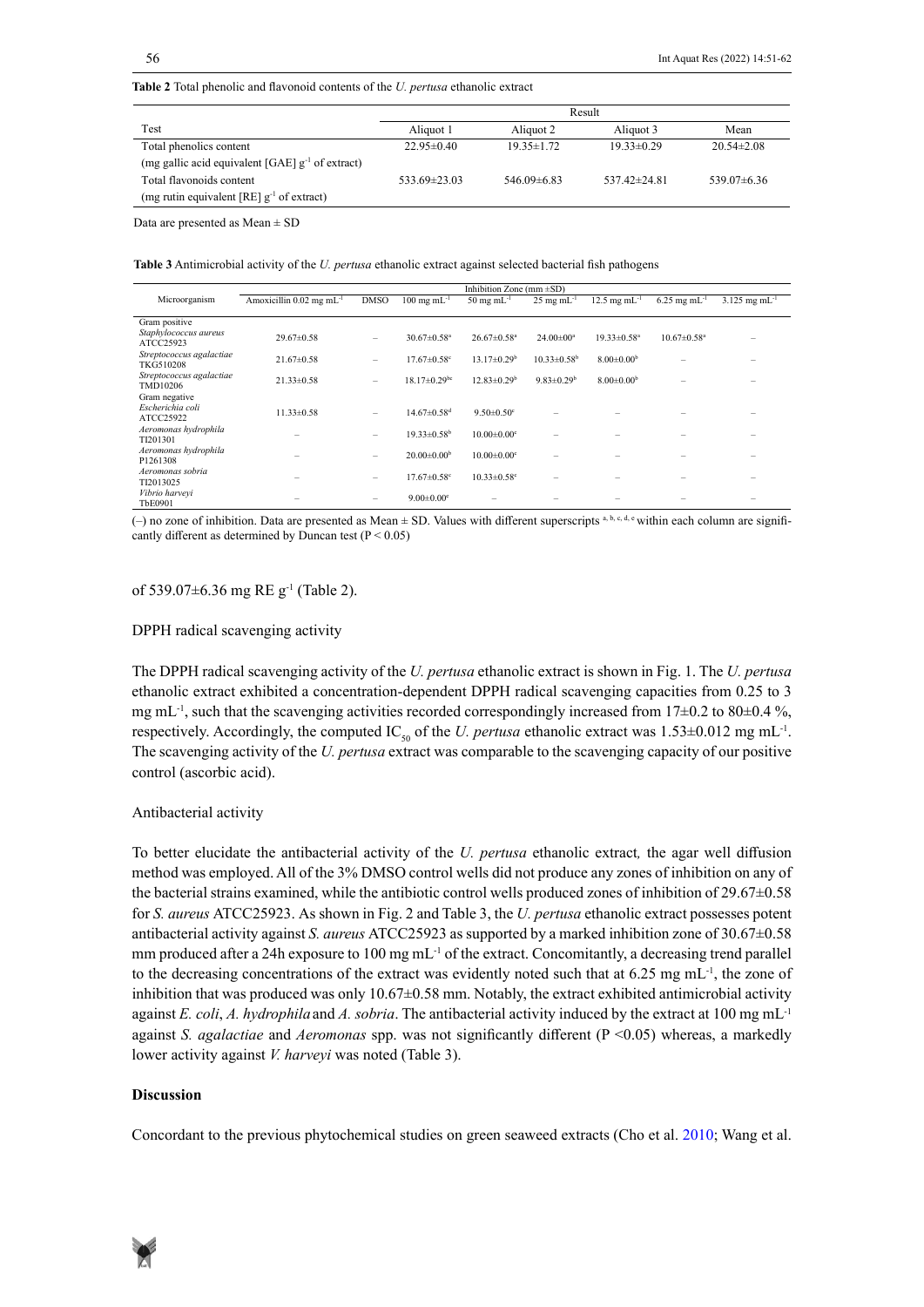

**Fig. 1** DPPH (1,1-Diphenyl-1-picrylhydrazyl) radical scavenging activity of the *U. pertusa* ethanolic extract. Ethanol + DPPH (CeDPPH) and ascorbic acid (Asc) were used as negative and positive controls, respectively.



**Fig. 2** Representative plates for the agar well diffusion assay showing zones of inhibition produced by the varying concentrations of the *U. pertusa* ethanolic extract (UpEE) on *S. aureus* ATCC25923. Negative control (DMSO) (a); Amoxicillin 0.02 mg mL-1 (b); 100 mg mL-1 UpEE (c); 50 mg mL-1 UpEE (d); 25 mg mL-1 UpEE (e); 12.5 mg mL-1 UpEE (f); 6.25 mg mL-1 UpEE (g); 3.125 mg mL-1 UpEE (h).

2010), our current data likewise revealed the presence of different bioactive compounds in the *U. pertusa*  ethanolic extract including alkaloids, flavonoids, phenols, saponins, tannins, and terpenoids. Bioactive compounds stored in seaweeds possess antioxidant and antibacterial activities that can be utilized as alternative to treat bacterial infections in fish, particularly those bacterial pathogens implicated in zoonosis (Vatsos and Rebours 2015; Thanigaivel et al. 2016). These bioactive compounds detected in *U. pertusa* extract have been previously documented to confer resistance in opposition to microbial pathogens (Cho  $\sim$  1.2000,  $\approx$  1.2000,  $\sim$  1.2000,  $\sim$  1.2000,  $\sim$  1.2000,  $\sim$  1.2000,  $\sim$  1.2000,  $\sim$  1.2000,  $\sim$  1.2000,  $\$ et al. 2010; Choi et al. 2011, 2014) and this could be accountable for the exposition of antioxidant and antibacterial activities of the extract in the present study. It should be noted that secondary metabolites stored in plants like terpenoids have been documented to have antiviral, antimalarial, antibacterial, and anti-inflammatory properties (Mahato and Sen 1997). Alkaloids, on the other hand, have been reported to have a wide range of pharmacological potentials like antiasthma, antimalarial, and anticancer activities (Thawabteh et al. 2019). Moreover, saponins have been identified to possess antidiabetic, antifungal, and anti-inflammatory properties (Feroz 2018). Additionally, tannins are polyphenolic compounds found to exhibit antioxidant, antimicrobial, and anti-inflammatory properties (Macáková et al. 2014).

Phenolic compounds are ubiquitous secondary metabolites commonly found in plants and have been documented to have several biological activities including antioxidant and antibacterial activities (Kuda et al. 2005). Accordingly, the Folin-Ciocalteu method was used to examine the total phenolic content of the *U. pertusa* extract. Folin-Ciocalteu reagent determines the total phenols as evidenced by the production of a blue color indicative of the reduction of the yellow heteropoly phosphomolydate-tungstate anions (Stankovic et al. 2011). The total phenolic content of the *U. pertusa* ethanolic extract in the current study was significantly higher compared to the values previously reported for ethanolic extracts of *U. pertusa*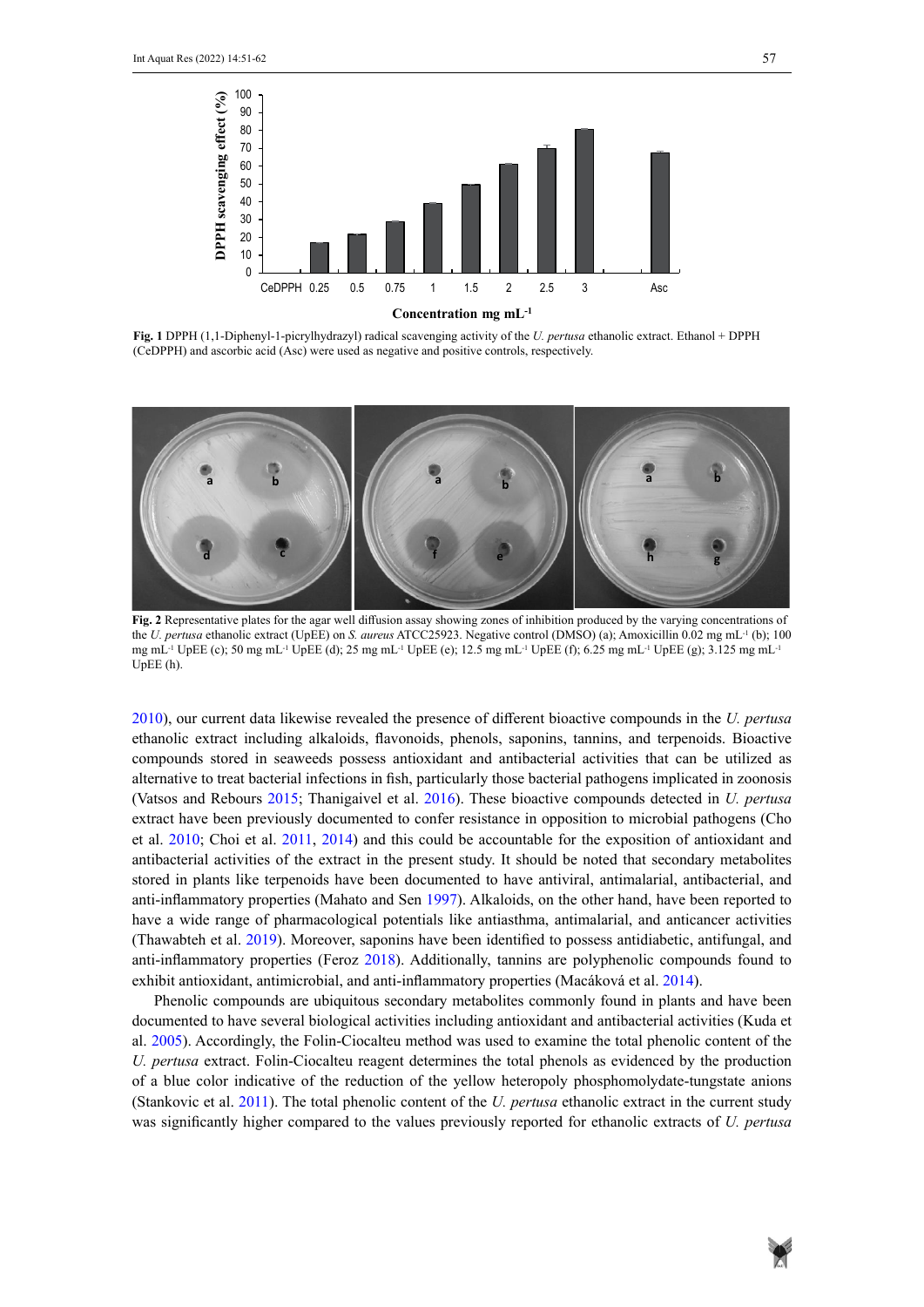and another green seaweed *Capsosiphon fulvescens* (Cho et al. 2010). However, current values were lower than those of the ethanolic extracts reported from another green seaweeds *Chaetomorpha monilifera* and *Enteromorpha compressa* (Cho et al. 2010). Although reports have indicated that phenolic content was found to be higher in ethanolic extracts due to its polarity, the differences in the total phenolic contents of the *U. pertusa* ethanolic extract between our current and previous studies may be attributed to the extraction protocol employed and viably, influence of various environmental factors on the phenolic contents (Kuda et al. 2005; Wang et al. 2010). Flavonoids, a group of secondary metabolites that refers to a class of naturally occurring polyphenols, are also commonly found in plants. They are typically accountable for taste, color, disablement of fat oxidation and prevention of enzymes and degradation of vitamins in food. Flavonoids have been reported to have anti-oxidative activity, free-radical scavenging capacity, coronary heart disease prevention, anticancer activity, and some have been found to exhibit potential for anti-human immunodeficiency virus functions (Yao et al. 2004). The mean total flavonoid content of the *U. pertusa*  ethanolic extract obtained in the current study was significantly higher than the previous report of Farasat et al. (2014) for the methanolic extract of the green seaweeds *Ulva clathrata* and *U. intestinalis*. The differences noted between the data generated in the current study and the previous report of Farasat et al. (2014) may be plausibly attributed to the method of extraction used and possibly due to marked changes in the chemical constituents of seaweeds with the change of seasons and environmental conditions such as variation in physicochemical parameters of the rearing water (Kuda et al. 2005; Wang et al. 2010; Farasat et al. 2014). Because phenolic compounds including flavonoids which are commonly found in plants have been generally proven to be effective free radical scavengers and antioxidants, we further evaluated the antioxidant capacity of the *U. pertusa* ethanolic extract employing the DPPH radical scavenging method. This method is based on the reduction of an ethanolic DPPH solution in the presence of a hydrogen donating antioxidant thereby resulting in the formation of the non-radical form DPPH-H molecule upon the uptake of a hydrogen atom from antioxidant species (Schlesier et al. 2002). DPPH is a stable nitrogen centered free radical which can be effectively scavenged by antioxidants, hence, it has been widely used for rapid evaluation of antioxidant activity of plant extracts including seaweeds due to its reliability. The present study showed that the scavenging effect of the *U. pertusa* extract typically behaved in a concentration-dependent manner, i.e. the inhibitory effect increased with increasing concentration of the extract. Moreover, the  $IC_{\rm so}$  value generated for *U. pertusa* ethanolic extract in the current study was lower compared with the *U. clathrata*  extract but considerably higher than *U. linza*, *U. intestinalis*, and *U. flexuosa* methanolic extracts previously reported by Farasat et al. (2014). Several studies have by far elucidated the antioxidant activity in *Ulva*  species. For example, among the 48 marine algae evaluated for their antioxidant activity, low antioxidant activity with a relatively high IC<sub>50</sub> were documented for *U. intestinalis* (Zubia et al. 2007). However, some researchers have otherwise reported high free radical scavenging activity for other *Ulva* species. For instance, extracts of *U. compressa, U. linza,* and *U. tubulosa* exhibited high antioxidant activity in linoleic acid system, notably, with an excellent DPPH radical scavenging activity obtained for the methanolic extract of *U. compressa* as evidently supported by an IC<sub>50</sub> of 1.89 mg mL<sup>-1</sup> (Ganesan et al. 2011). Moreover, Qi et al. (2006) demonstrated that the natural ulvan, a group of sulfated heteropolysaccharides obtained from *Ulva* species, and its derivatives have higher scavenging activity on superoxide radical than vitamin C. Additionally, Hassan et al. (2011) accordingly documented that prolonged consumption of *U. lactuca* polysaccharides extract conferred potent antioxidant and hypocholesterolemic effects in experimentallyinduced hypercholesterolemic rats. Corroborative to the published reports on *Ulva* species (Ganesan et al. 2011; Farasat et al. 2014), the antioxidant activity of *U. pertusa* extract in the current study likewise correlated with the quantity of its phenolic and flavonoid contents. As free radicals are formed during metabolism, i.e. as a result of the mitochondrial metabolism, inflammatory responses, phagocytosis, and physical activities, their production may be accelerated by external factors such as radiation, drugs and pesticides. As a consequence, overproduction of free radicals in the biological systems may damage all classes of chemicals including proteins, amino acids, nucleic acids, and carbohydrates in the biological materials (Sanjeewa et al. 2018). Thus, counteracting oxidative stress in the biological systems through the use of natural antioxidants such as those coming from seaweed extracts would be a practical strategy of protecting the organism from oxidative damage (Wang et al. 2010; Sanjeewa et al. 2018).

As shown in Table 3, *U. pertusa* ethanolic extract exhibited potent antibacterial activity against *S. aureus*  ATCC25923. Li et al. (2018a) previously demonstrated that 10 mg mL-1 of the *U. pertusa* ethanolic extract

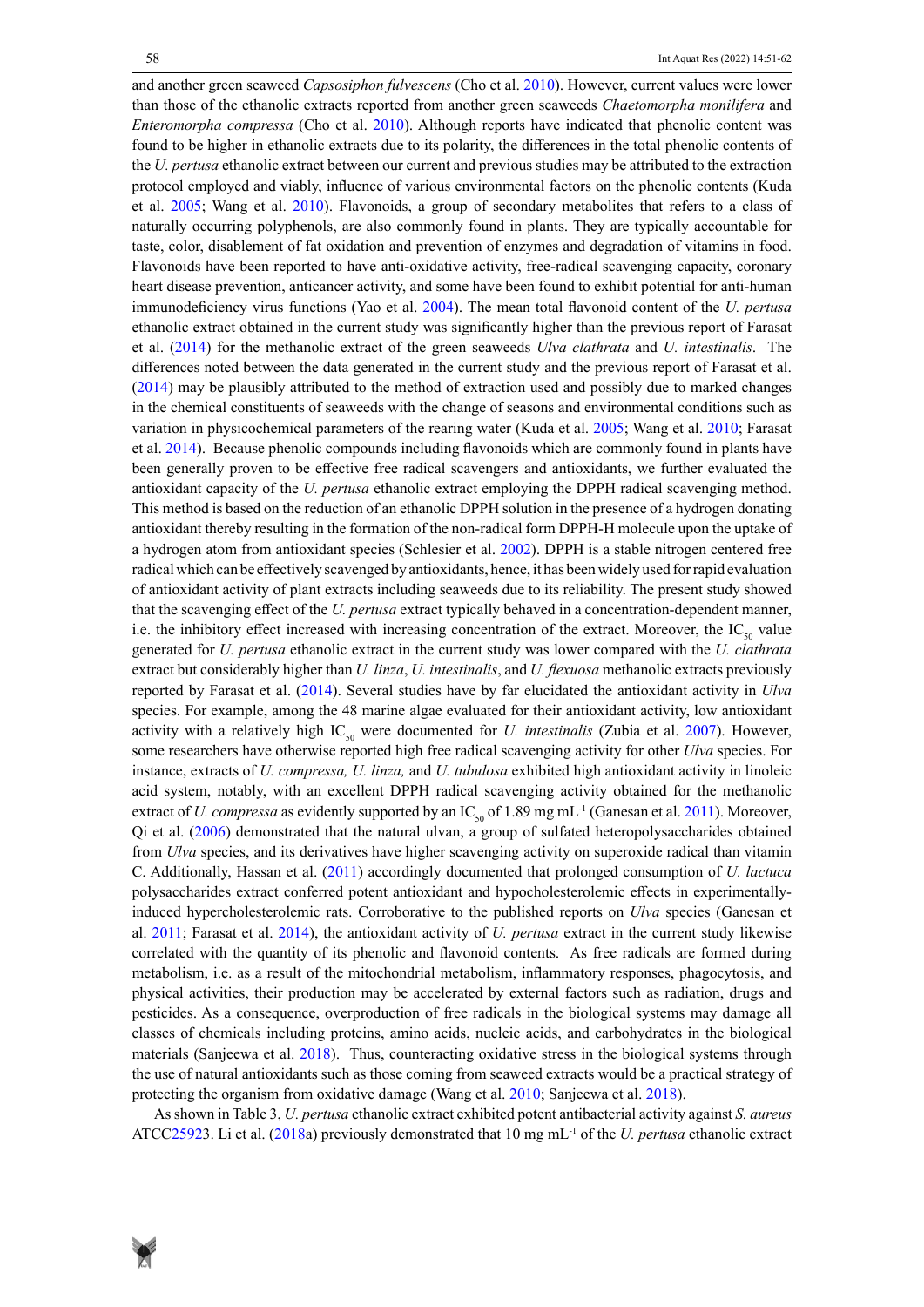could induce a mean inhibition zone of 10.00±0.00 mm against *S. aureus*. Noticeably, such antibacterial activity is lower compared with the data that we generated in the present study since comparable values were markedly obtained when the *S. aureus* was exposed to a lower concentration (6.25 mg ml-1) of the *U. pertusa* ethanolic extract. Our current findings consistently corroborate with the previous reports demonstrating the sensitivity of gram-positive *S. aureus* strains to seaweed extracts (Morales et al. 2006; Stirk et al. 2007), particularly against *U. pertusa* extract (Mtolera and Semesi 1996). *Staphylococcus aureus* typically constitutes the natural microbiota of the pond-reared fish and their culture environments (Pakingking et al. 2015). *Staphylococcus* species are generally not considered as fish pathogens as they have not by far been implicated in any serious disease outbreaks. However, among the principal foodborne bacteria described as human pathogens, *S. aureus* is the leading cause of gastroenteritis due to the consumption of fish products contaminated with this pathogen and its enterotoxin (Arfatahery et al. 2015). In fact, high population of these bacteria in harvested fish indicates the degree of spoilage it might have undergone. The extract likewise induced potent antibacterial activity against *S. agalactiae* isolates in a concentration-dependent manner. This finding is imperative as streptococcal infection among net-caged tilapias confined in open waters such as lakes have been recently recognized in the Philippines as a persistent problem that has resulted in serious economic losses (Legario et al. 2020). Fish farmers have resorted to using antibiotics, particularly amoxicillin (a newer version of penicillin), which is mixed with the feed (Legario et al. 2020). However, the emergence of multidrug-resistant *S. agalactiae* strains found in human and fish with high penicillin non-susceptibility has been recently reported (Li et al. 2020). Thus, the addition of *U. pertusa* extract in fish feed as an alternative prophylactic agent against streptococcal infection in cultured fish is worth pursuing. Of note, the capacity of *U. pertusa* ethanolic extract to inhibit the growth of *A. hydrophila* and *A. sobria* is an unequivocally important finding considering that these *Aeromonas* species are opportunistic pathogens which are ubiquitously found in fish and their rearing environments (Pakingking et al. 2015, 2020).

While there is no standard way to carry out a qualitative evaluation of the antimicrobial activity of a certain seaweed extract as different authors used different scales to assess in vitro antimicrobial susceptibility test (Silva et al. 2020), nevertheless, pertinent discrepancies observed with regard to variations in the antibacterial activity of the *U. pertusa* extract obtained in the current study and those previously reported for *U. pertusa* and other seaweed extracts feasibly lie on the extraction method employed, source and composition of macroalgae, and as well as protocols (method, time/ period/ season, etc.) utilized for the seaweed collection as previously reported (Stirk et al. 2007; Choi et al. 2014; Thanigaivel et al. 2016). For example, Choi et al. (2014) documented seasonal variations in the antimicrobial activity of the *U. pertusa* extracts against *Gardnerella vaginalis*; the extracts did not show activity during summer and autumn but notable activity from early winter (December) to middle spring (April). Despite the numerous studies by far conducted on the antimicrobial activities of the different seaweed extracts against fish pathogens, particularly those with zoonotic potential, there is still limited information on the exact mechanism of action for the majority of these extracts (Vatsos and Rebours 2015). Nevertheless, antibacterial compounds in seaweeds that have been considerably documented include fatty acids, lipophilic and phenolic compounds, lectins, acetogenins, terpenes, alkaloids, polyphenolics, isoprenoid metabolites, tannins, and hydrogen peroxide as reviewed by Mohamed et al. (2012). Thus, the potent antibacterial activity exhibited by the *U. pertusa* ethanolic extract against *S. aureus* in the current study could be attributed to these bioactive compounds present in the *U. pertusa* extract that we examined. Hitherto, pertinent investigations on *U. pertusa* ethanolic extract did not point out one individual substance or particular substance class which could be entirely responsible for its antimicrobial action, clearly indicating that a synergistic action is essential for the biological activity of the *U. pertusa* extract to be liberally expressed. Future studies should therefore isolate and characterize the major bioactive components of this green alga and their corresponding mode of action against important bacterial fish pathogens. Moreover, the practical therapeutic application of *U. pertusa* ethanolic extract against bacterial infections in tilapia and other susceptible high value marine fish species such as sea bass and groupers via feed supplementation is warranted.

#### **Conclusion**

In summary, our current data clearly demonstrated that *U. pertusa* ethanolic extract possesses potent antibacterial activity, particularly against infectious bacterial fish pathogens, and some bioactive components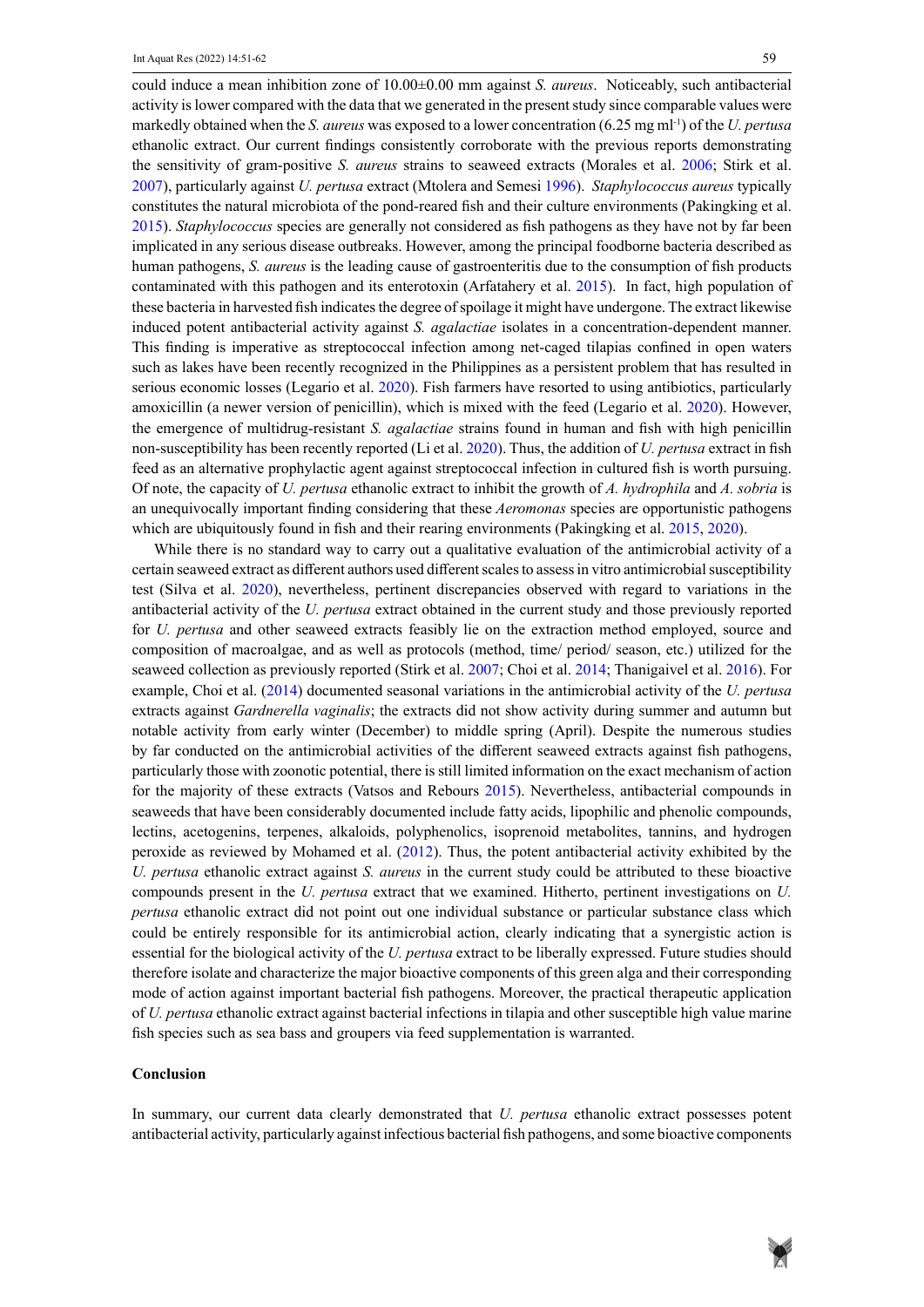with remarkable antioxidant capacities that may be utilized in the synthesis of novel drugs. With reference to the many studies by far conducted on the antimicrobial activities of the *U. pertusa* extracts that we reviewed, this study is the first to demonstrate the antioxidant and antibacterial activity of the ethanolic extract of *U. pertusa* commonly found in the Philippines and may therefore serve as promising alternatives for the prevention and control of infectious diseases in aquacultured species.

**Authors' contributions** The conception and design of the study were developed by RPJ and EGDJ-A. RPJ, DJL, RU, EGDJ-A, and CMC contributed to the data acquisition, analyses, and interpretation. RPJ wrote the manuscript with input from all authors. The final manuscript was approved by all authors.

**Acknowledgements** We would like to thank Drs. Teruo Azuma, Takuro Shibuno and Chihaya Nakayasu, former GOJ-TF managers, and the staff of IMS and NPPMCI for their invaluable assistance during the collection and analyses of our samples, respectively. This study was funded by the Government of Japan Trust Fund V through the Regional Disease Project (study code: FH01-F2010-T) and partly by SEAFDEC AQD.

**Conflicts of interest** The authors declare that they have no conflict of interest.

#### **References**

- Albances JO (2015) Pathogenicity of *Aeromonas hydrophila* from diseased *Oreochromis niloticus* fingerlings by intraperitoneal and intramuscular injection. Master of Science thesis, University of the Philippines Visayas
- Arfatahery N, Mirshafiey A, Abedimohtasab TP, Zeinolabedinizamani M (2015) Study of the prevalence of *Staphylococcus aureus* in marine and farmed shrimps in Iran aiming the future development of a prophylactic vaccine. Procedia Vaccinol 9:44-49 https:// doi.org/10.1016/j.provac.2015.05.008
- Bansemir A, Blume M, Schröder S, Lindequist U (2006) Screening of cultivated seaweeds for antibacterial activity against fish pathogenic bacteria. Aquaculture 252:79-84 https://doi.org/10.1016/j.aquaculture.2005.11.051
- Benjama O, Payap M (2011) Nutritional composition and physicochemical properties of two green seaweeds (*Ulva pertusa* and *U. intestinalis*) from the Pattani Bay in Southern Thailand. Songklanakarin J Sci Technol 33:575-583
- Bolton JJ, Robertson-Andersson DV, Shuuluka D, Kandjengo L (2009) Growing *Ulva* (Chlorophyta) in integrated systems as a commercial crop for abalone feed in South Africa: a SWOT analysis. J Appl Phycol 21, 575-583 https://doi.org/10.1007/s10811- 008-9385-6
- Cabello FC, Godfrey HP, Tomova A, Ivanova L, Dölz H, Millanao A, Buschmann AH (2013) Antimicrobial use in aquaculture reexamined: its relevance to antimicrobial resistance and to animal and human health. Environ Microbiol 15:1917-1942 https://doi. org/10.1111/1462-2920.12134
- Cavallo RA, Acquaviva MI, Stabili L, Cecere E, Petrocelli A, Narracci M (2013) Antibacterial activity of marine macroalgae against fish pathogenic *Vibrio* species. Cent Eur J Biol 8:646-653 https://doi.org/10.2478/s11535-013-0181-6
- Chandini SK, Ganesan P, Bhaskar N (2008) In vitro antioxidant activities of three selected brown seaweeds of India. Food Chem 107:707-713 https://doi.org/10.1016/j.foodchem.2007.08.081
- Cho M, Kang IJ, Won MH, Lee HS, You S (2010) The antioxidant properties of ethanol extracts and their solvent-partitioned fractions from various green seaweeds. J Med Food 13(5):1232-1239 https://doi.org/10.1089/jmf.2010.1124
- Choi JS, Ha YM, Lee BB, Moon HE, Cho KK, Choi IS (2014) Seasonal variation of antibacterial activities in the green alga *Ulva pertusa* Kjellman. J Environ Biol 35:341–344
- Choi EM, Park JJ, Han T (2011) Temporal changes in oxidative stress and antioxidant activities in *Ulva pertusa* Kjellman. Toxicol Environ Health Sci 3:206-212 https://doi.org/10.1007/s13530-011-0106-1
- Devi KP, Suganthy N, Kesika P, Pandian SK (2008) Bioprotective properties of seaweeds: In vitro evaluation of antioxidant activity and antimicrobial activity against food borne bacteria in relation to polyphenolic content. BMC Complement Altern Med 8:38 https://doi.org/10.1186/1472-6882-8-38
- Evans WC (2009) Trease and Evans pharmacognosy. International edition. E-Book: Elsevier Health Sci
- Farasat M, Khavari-Nejad RA, Nabavi SMB, Namjooyan F (2014) Antioxidant activity, total phenolics and flavonoid contents of some edible green seaweeds from northern coasts of the Persian Gulf. Iran J Pharm Res 13:163–170
- Ferdouse F, Holdt SL, Smith R, Murua P, Yang Z (2018) The global status of seaweed production, trade and utilization. Food and Agriculture Organization of the United Nations.
- Feroz B (2018) Saponins from marine macroalgae: a review. J Marine Sci Res Dev 8:8 https://doi.org/10.4172/2155-9910.1000255
- Ganesan K, Kumar KS, Rao PVS (2011) Comparative assessment of antioxidant activity in three edible species of green seaweed, *Enteromorpha* from Okha, Northwest Coast of India. Innov Food Sci Emerg Technol 12:73-78 https://doi.org/10.1016/j. ifset.2010.11.005
- Harborne AJ (1998) Phytochemical methods a guide to modern techniques of plant analysis, 3rd edn. Springer, Netherlands
- Hassan S, El-Twab SA, Hetta M, Mahmoud B (2011) Improvement of lipid profile and antioxidant of hypercholesterolemic albino rats by polysaccharides extracted from the green alga *Ulva lactuca* Linnaeus. Saudi J Biol Sci 18:333-340 https://doi.org/10.1016/j. sibs.2011.01.005
- Hurtado AQ, Luhan MRJ, Guanzon Jr N (2006) Seaweeds of Panay, 2nd edn. Aquaculture Department, Southeast Asian Fisheries Development Center 9SEAFDEC), Tigbauan, Iloilo, Philippines
- Kuda T, Tsunekawa M, Goto H, Araki Y (2005) Antioxidant properties of four edible algae harvested in the Noto Peninsula, Japan. J Food Compost and Anal 18:625-633 https://doi.org/10.1016/j.jfca.2004.06.015
- Largo DB, Sembrano J, Hiraoka M, Ohno M (2004) Taxonomic and ecological profile of `green tide' species of *Ulva* (Ulvales, Chlorophyta) in Central Philippines. Hydrobiologia 512:247-253 https://doi.org/10.1023/B:HYDR.0000020333.33039.4b
- Legario FS, Choresca CH, Turnbull JF, Crumlish M (2020) Isolation and molecular characterization of streptococcal species recovered

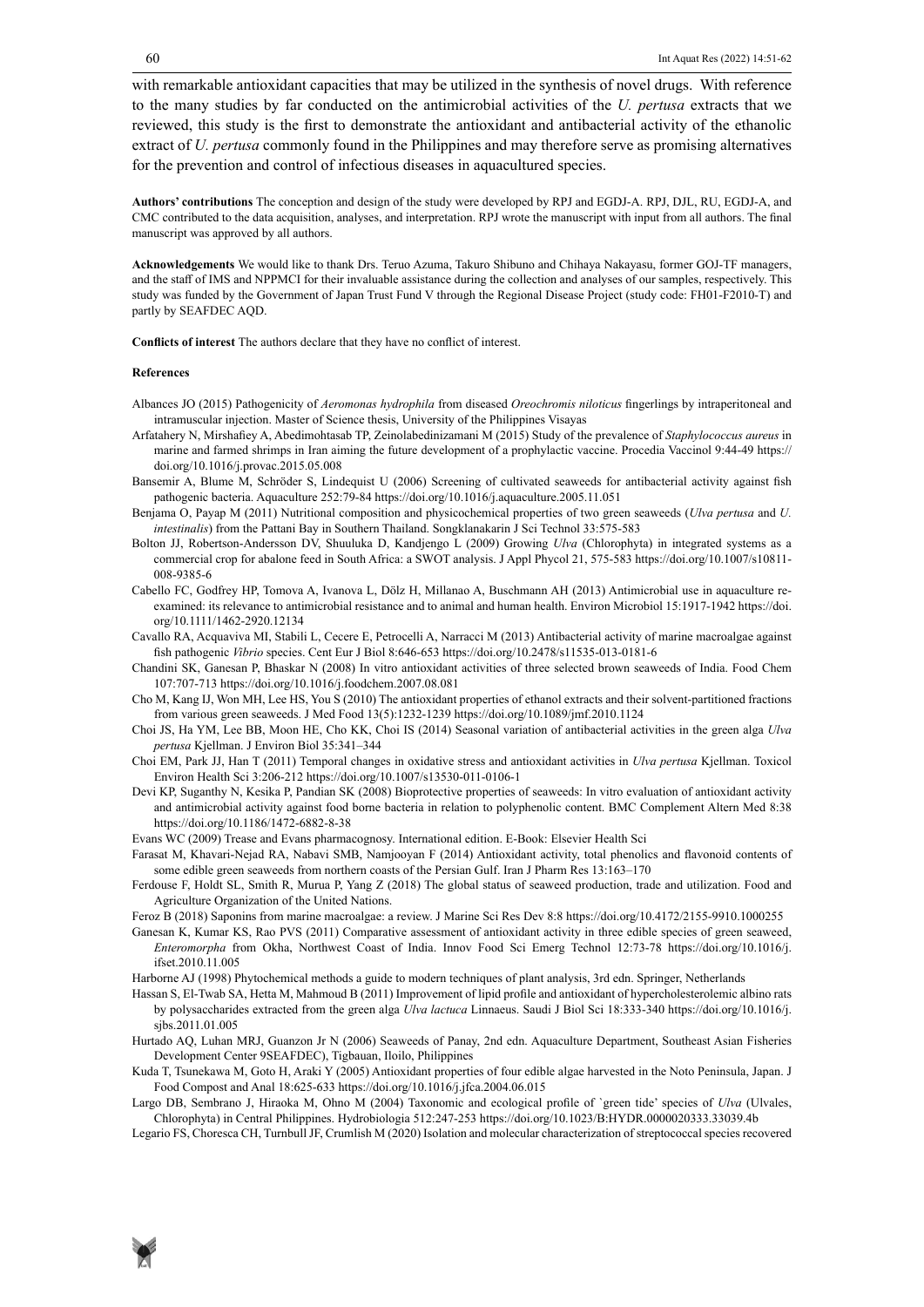from clinical infections in farmed Nile tilapia (*Oreochromis niloticus*) in the Philippines. J Fish Dis 43:1431-1442 https://doi. org/10.1111/jfd.13247

- Li C, Sapugahawatte DN, Yang Y, Wong KT, Lo NWS, Ip M (2020) Multidrug-resistant *Streptococcus agalactiae* strains found in human and fish with high penicillin and cefotaxime non-susceptibilities. Microorganisms 8(7):1055 https://doi.org/10.3390/ microorganisms8071055
- Li Y, Sun S, Pu X, Yang Y, Zhu F, Zhang S, Xu N (2018a) Evaluation of antimicrobial activities of seaweed resources from Zhejiang Coast, China. Sustainability 10:2158 https://doi.org/10.3390/su10072158
- Li W, Wang K, Jiang N, Liu X, Wan M, Chang X, Liu D, Qi H, Liu S (2018b) Antioxidant and antihyperlipidemic activities of purified polysaccharides from *Ulva pertusa*. J Appl Phycol 30:2619-2627 https://doi.org/10.1007/s10811-018-1475-5
- Lo DY, Lee YJ, Wang JH, Kuo HC (2014) Antimicrobial susceptibility and genetic characterisation of oxytetracycline-resistant *Edwardsiella tarda* isolated from diseased eels. Vet Rec 175:203-203 https://doi.org/10.1136/vr.101580
- Macáková K, Kolečkář V, Cahlíková L, Chlebek J, Hošt'álková A, Kuča K, Jun D, Opletal L (2014) Chapter 6 Tannins and their influence on health. In: Atta-ur-Rahman, Choudhary MI, Perry G (eds) Recent advances in medicinal chemistry. Elsevier, pp 159-208
- Mahato SB, Sen S (1997) Advances in triterpenoid research, 1990-1994. Phytochemistry 44:1185-1236 https://doi.org/10.1016/ s0031-9422(96)00639-5
- Martinez JL, Fajardo A, Garmendia L, Hernandez A, Linares JF, Martínez‐Solano L, Sánchez MB (2009) A global view of antibiotic resistance. FEMS Microbiol Rev 33:44-65 https://doi.org/10.1111/j.1574-6976.2008.00142.x
- Mattana CM, Satorres SE, Sosa A, Fusco M, Alcará LE (2010) Antibacterial activity of extracts of *Acacia aroma* against methicillinresistant and methicillin-sensitive *Staphylococcus*. Brazilian J Microbiol 41(3):581-587 https://doi.org/10.1590/S1517- 83822010000300007
- Mohamed S, Hashim SN, Rahman HA (2012) Seaweeds: a sustainable functional food for complementary and alternative therapy. Trends Food Sci Technol 23(2):83-96 https://doi.org/10.1016/j.tifs.2011.09.001
- Morales JL, Cantillo-Ciau ZO, Sánchez-Molina I, Mena-Rejón GJ (2006) Screening of antibacterial and antifungal activities of six marine macroalgae from coasts of Yucatán Peninsula. Pharm Biol 44 (8):632-635 https://doi.org/10.1080/13880200600897569
- Mtolera M, Semesi AK (1996) Antimicrobial activity of extracts from six green algae from Tanzania. In: Bjork M, Semesi AK, Pedersen M, Bergman B (eds) Current trends in marine botanical research in East African region, SIDA, pp 211-217
- Pakingking RJ, Bautista NB, de Jesus-Ayson, EG (2018) Characterisation of *Vibrio* isolates recovered from the eyes of cage-cultured pompano (*Trachinotus blochii*) infested with caligid parasites (*Lepeophtheirus spinifer*). Bull Eur Assoc Fish Pathol 38(1):35-41
- Pakingking RJ, Palma P, Usero R (2015) Quantitative and qualitative analyses of the bacterial microbiota of tilapia (*Oreochromis niloticus*) cultured in earthen ponds in the Philippines. World J Microbiol Biotechnol 31:265-275 https://doi.org/10.1007/s11274- 014-1758-1
- Pakingking RJ, Palma P, Usero R (2020) *Aeromonas* load and species composition in tilapia (*Oreochromis niloticus*) cultured in earthen ponds in the Philippines. Aquacult Res 51:4736-4747 https://doi.org/10.1111/are.14820
- Pérez MJ, Falqué E, Domínguez H (2016) Antimicrobial action of compounds from marine seaweed. Mar Drugs 14(3):52 https://doi. org/10.3390/md14030052
- Perez C, Pauli M, Bazerque P (1990) An antibiotic assay by the agar well diffusion method. Acta Biol Med Exp 5:113-115
- Qi H, Zhang Q, Zhao T, Hu R, Zhang K, Li Z (2006) In vitro antioxidant activity of acetylated and benzoylated derivatives of polysaccharide extracted from *Ulva pertus*a (Chlorophyta). Bioorg Med Chem Lett 16:2441-2445 https://doi.org/10.1016/j. bmcl.2006.01.076
- Qi H, Zhao T, Zhang Q, Li Z, Zhao Z, Xing R (2005) Antioxidant activity of different molecular weight sulfated polysaccharides from *Ulva pertusa* Kjellm (Chlorophyta). J Appl Phycol 17:527-534 https://doi.org/10.1007/s10811-005-9003-9
- Quettier-Deleu C, Gressier B, Vasseur J, Dine T, Brunet C, Luyckx M, Cazin M, Cazin JC, Bailleul F, Trotin F (2000) Phenolic compounds and antioxidant activities of buckwheat (*Fagopyrum esculentum* Moench) hulls and flour. J Ethnopharmacol 72(1- 2):35-42 https://doi.org/10.1016/s0378-8741(00)00196-3
- Sanjeewa KKA, Lee W, Jeon YJ (2018) Nutrients and bioactive potentials of edible green and red seaweed in Korea. Fish Aquatic Sci 21:19 https://doi.org/10.1186/s41240-018-0095-y
- Satpati GG, Pal R (2011) Biochemical composition and lipid characterization of marine green alga *Ulva rigida* a nutritional approach. J Algal Biomass Utln 2(4):10-13
- Schlesier K, Harwat M, Böhm V, Bitsch R (2002) Assessment of antioxidant activity by using different in vitro methods. Free Radic Res 36:177-187 https://doi.org/10.1080/10715760290006411
- Silva A, Silva SA, Carpena M (2020) Macroalgae as a source of valuable antimicrobial compounds: extraction and applications. Antibiotics 9(10):642 https://doi.org/10.3390/antibiotics9100642
- Singleton VL, Orthofer R, Lamuela-Raventós RM (1999) Analysis of total phenols and other oxidation substrates and antioxidants by means of Folin-Ciocalteu reagent. In: Methods in enzymology, vol 299. Academic Press, pp 152–178
- Stankovic MS, Niciforovic N, Topuzovic M, Solujic S (2011) Total phenolic content, flavonoid concentrations and antioxidant activity, of the whole plant and plant parts extracts from *Teucrium montanum* L. var. *montanum*, f. *supinum* (L.) Reichenb Biotechnol Biotechnol Equip 25:2222-2227 https://doi.org/10.5504/BBEQ.2011.0020
- Stirk WA, Reinecke DL, van Staden J (2007) Seasonal variation in antifungal, antibacterial and acetylcholinesterase activity in seven South African seaweeds. J Appl Phycol 19:271-276 https://doi.org/10.1007/s10811-006-9134-7
- Sun Y, Chen X, Song L, Yu H, Wang X, Qin Y, Li P (2018) Antiviral activity against avian leucosis virus subgroup j of degraded polysaccharides from *Ulva pertusa*. BioMed Res Int. Article ID 9415965 https://doi.org/10.1155/2018/9415965
- Thanigaivel S, Chandrasekaran N, Mukherjee A, John Thomas (2016) Seaweeds as an alternative therapeutic source for aquatic disease management. Aquaculture 464:529-536 https://doi.org/10.1016/j.aquaculture.2016.08.001
- Thawabteh A, Juma S, Bader M, Karaman D, Scrano L, Bufo SA, Karaman R (2019) The biological activity of natural alkaloids against herbivores, cancerous cells and pathogens. Toxins 11(11):656 https://doi.org/10.3390/toxins11110656
- Vatsos IN, Rebours C (2015) Seaweed extracts as antimicrobial agents in aquaculture. J Appl Phycol 27:2017-2035 https://doi. org/10.1007/s10811-014-0506-0